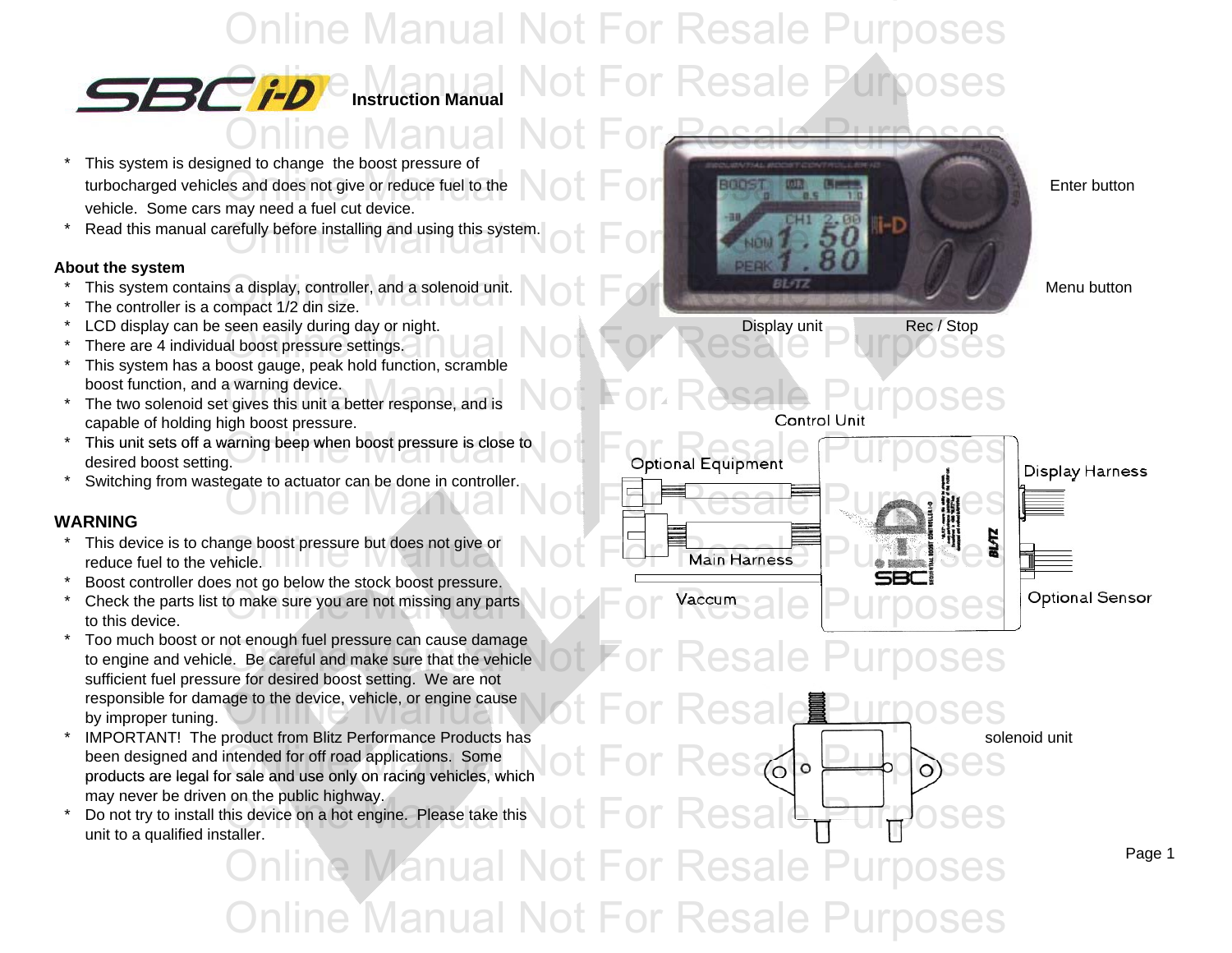## Online Manual Not For Resale Purposes Online Manual Not For Resale Purposes



**Online Manual Not** 

#### **SBC-ID Installation SBC-ID**

**Use caution on Installation**

- \* Be aware to make sure that the installation on valve unit is correct on in and out ports.
- \*Check for pressure leaks in hoses.
- \*
- \* Check and make sure that hoses are clamped tight for no leakage. \*Expediance of the rubber hoses away from heat sources such as the exhaust manifold and etc. exhaust manifold and etc.

\*Keep the valve unit and hoses away from moving parts.

\*Some vehicles may need a boost and fuel cut device.

#### **Installation of valve unit**

- \* Keep the valve unit away from three feet from the turbo.
- \* **CAUTION**: more than three feet bad response with boost surge or boost spike.
- connect hose to valve unit and use hose clamp to prevent leakage. valve unit.

Connect main wiring harness to controller. Connect display to controller.



**WARNING:** keep hands away from hot engine components. Install when entire engine bay has cooled. Turbo may still be hot even after engine has cooled.

Online Manual Not For Resale Purposes Online Manual Not For Resale Purposes

\*

\*

\*

\*

 $\mathbb H$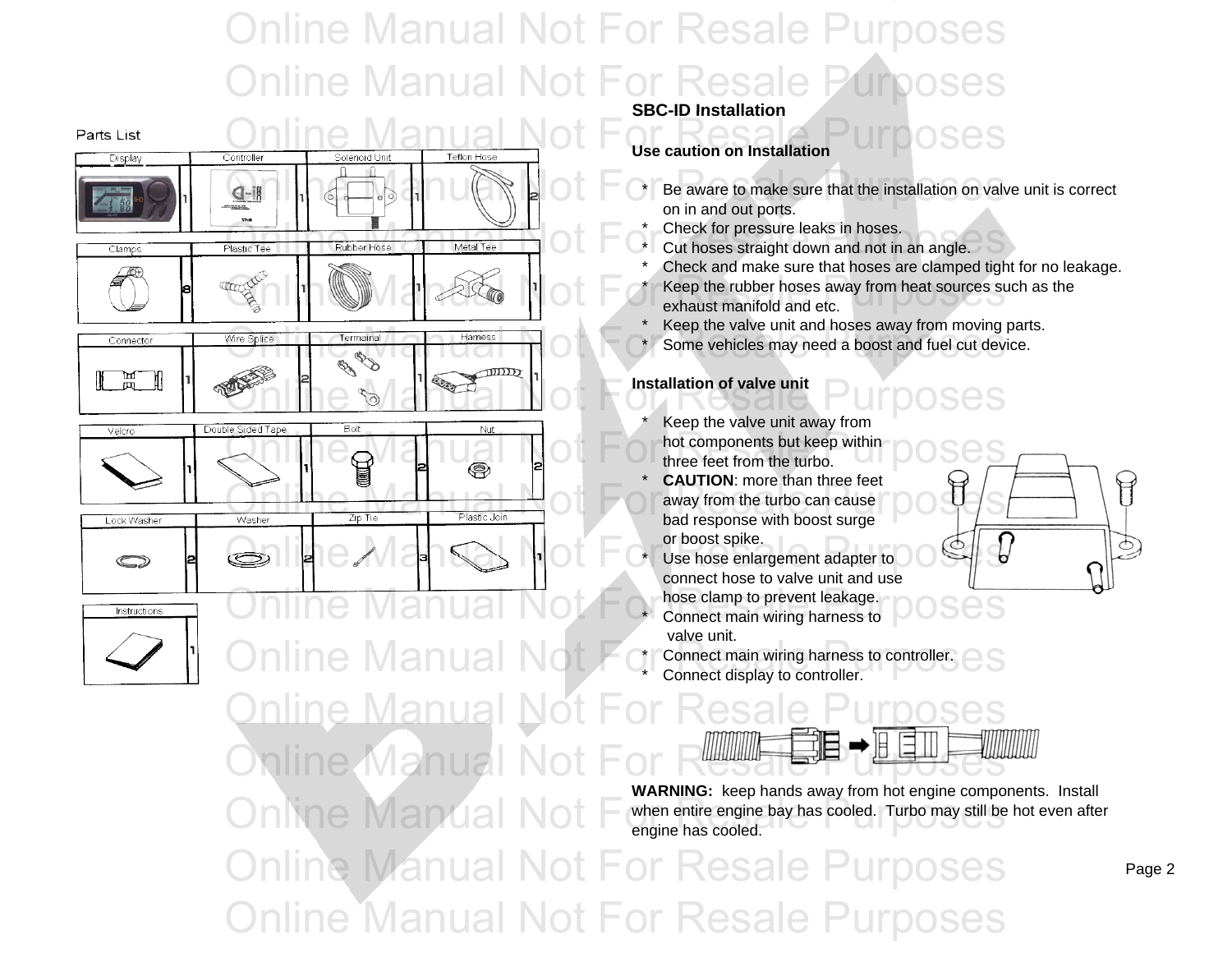### **INSTALLATION OF VALVE UNITAL MANUAL NOTIFICATS equipped with stock solenoid valve**  $\texttt{S}\texttt{es}$  **Cars equipped with stock solenoid valve** Online Manual Not For Resale Purposes Online Manual Not

- \*Cut or remove stock hose between turbo compressor and actuator. **the Blitz supplied valve unit.** Use connector to connect hose from valve unit to turbo compressor.<br>Use connector to connect hose from valve unit to turbo compressor.<br>Use bees clears to held bees and connector together. Use hose clamp to hold hose and connector together.
- \*Use hose clamps to hold hose and connector together.

**Actuator type Locate the T between the turbo, actuator, and stock solenoid. Remove** and cape off the stock solenoid valve and connect the turbo and actuator

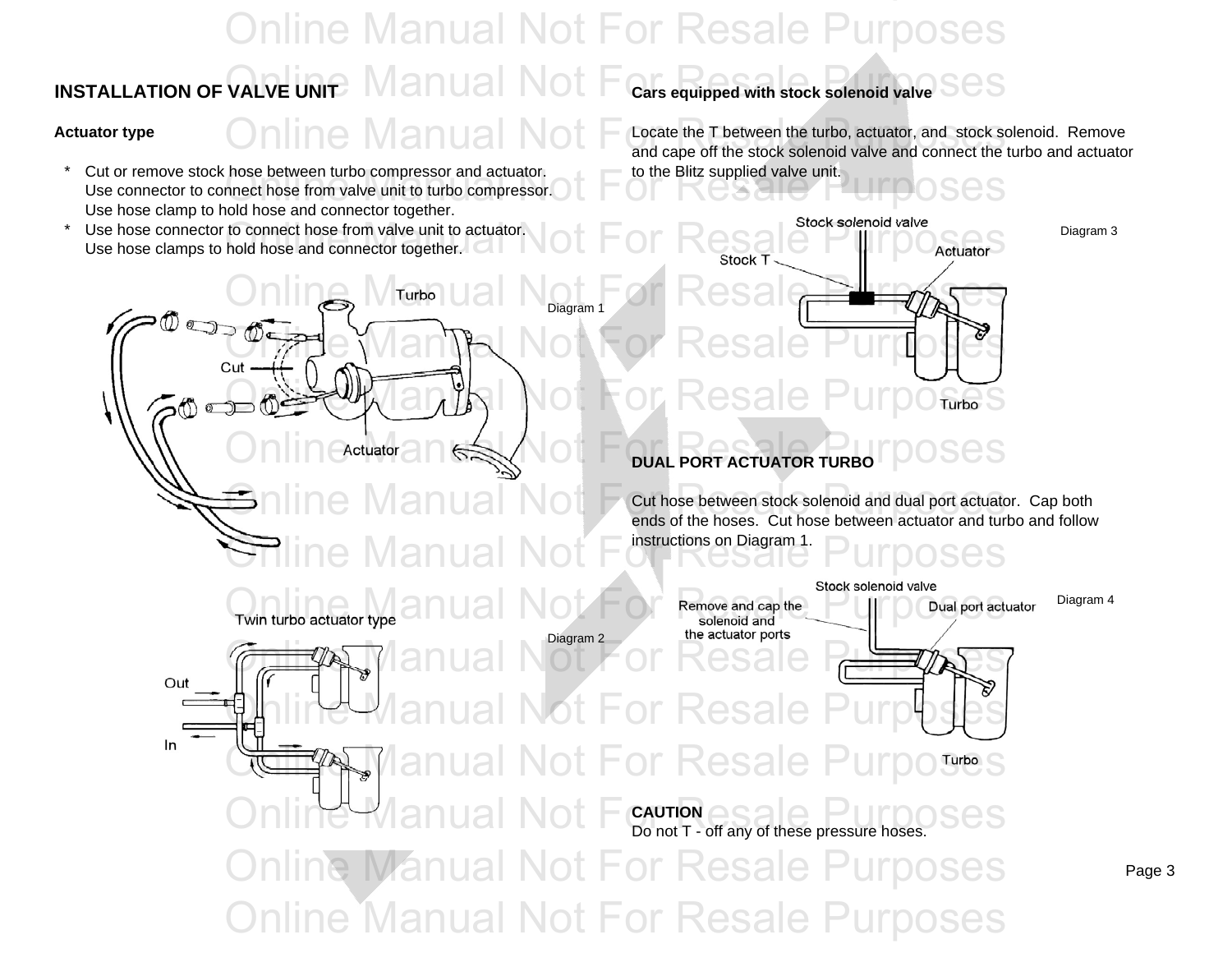Online Manual Not For Resale Purposes Online Manual Not For Resale Purposes Online Manual Not For Resale Purposes

### **External wastegate type Installation of the controller** Online Manual Not For Resale Purposes

- \*The in port of the Solenoid unit is taped from pressure before throttle body. Use supplied hose clamps to prevent pressure leak.
- \*Valve unit Out port connects to top port of external wastegate ( A ).
- \*



Online Manual Not For and the Blitz T.

**IMPORTANT:** Compressor pressure must be between turbo and the throttle body. **Example 20** electronic monitoring systems.



Black ( - ) negative wire from harness goes to ground

- \*
- \*Connect the other end of the harness to valve unit.

 Use Teflon hose and connect to pressure port in controller to **and the streague of the throtte** body, on the intake manifold. Use the crescent<br>
Online Manual Not For Research estert the throttle body, on the intake manifold. Use the crescent clamp to hold the Teflon hose to the pressure port of the controller and the Blitz T.

Map Analyzer unit.

The optional sensor harness allows the user to tap into the vehilces

Online Manual Not For CAUTION: make sure the Teflon hose is not crimped or squeezed.

**Online Manual Not For Resale Purposes** Online Manual Not For Resale Purposes Online Manual Not For Resale Purposes

\*

\*

\*

\*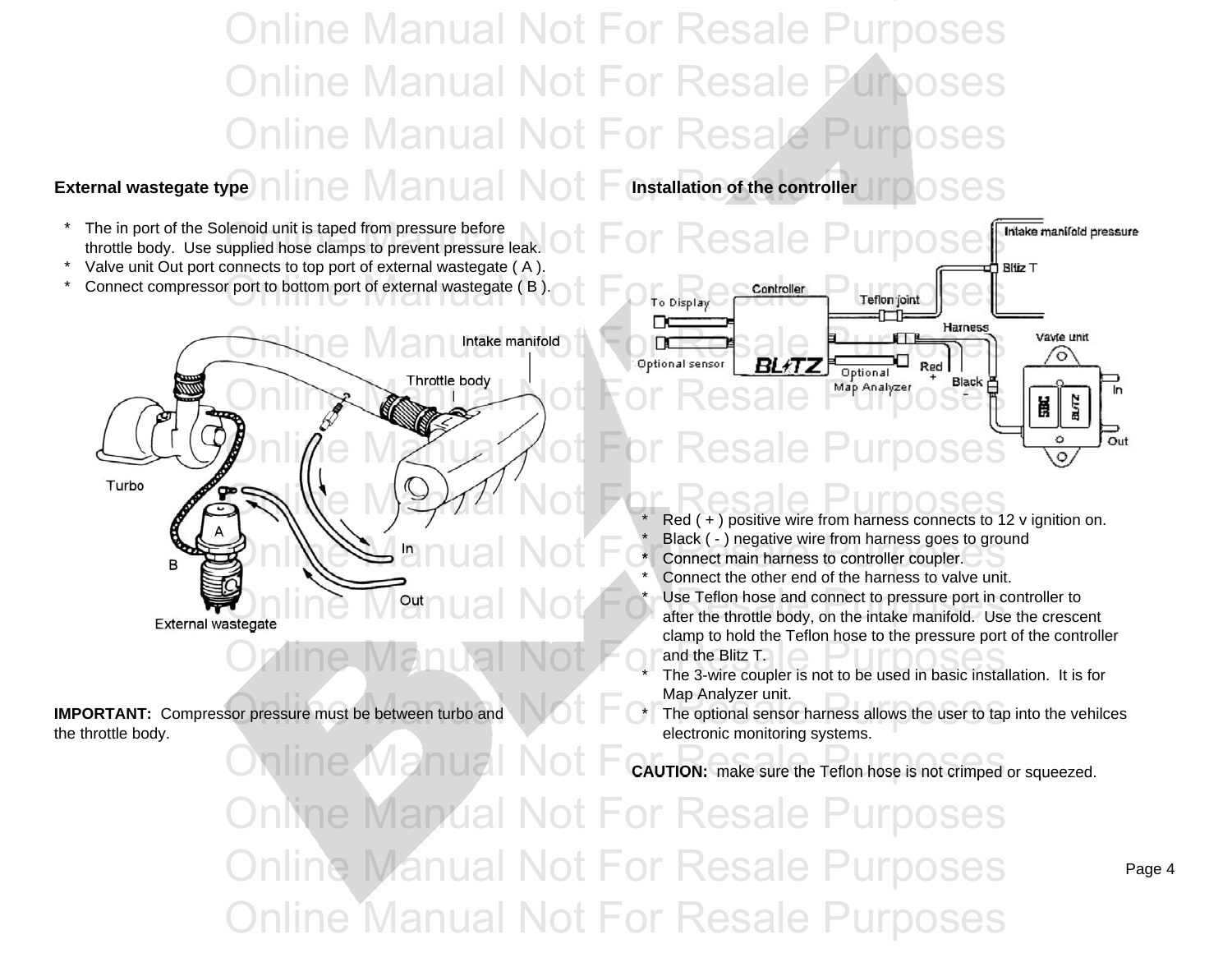## Online Manual Not For Resale Purposes Online Manual Not For Resale Purposes

**MAIN MENU**

|                           |                                                                                                  | <b>BOOST</b>     | <b>Boost Controller settings</b>                        |  |  |
|---------------------------|--------------------------------------------------------------------------------------------------|------------------|---------------------------------------------------------|--|--|
|                           | 1 To get to Main Menu, press Menu button.                                                        |                  | To set, refer to Page 6                                 |  |  |
|                           | 2 Turn the knob to scroll for desired options.<br>anual Not                                      | <b>WARNING</b>   | Warning and limiter settings<br>To set, refer to Page 7 |  |  |
| <b>MAIN MENU</b>          |                                                                                                  | <b>SCRAMBLE</b>  | Scramble boost settings                                 |  |  |
|                           | 1. Go to Main Menu and select the                                                                |                  | To set, refer to Page 7                                 |  |  |
| <b>BOOST</b>              | display desired.                                                                                 | <b>SPEED MAP</b> | Speed Map is only used with the Blitz Power Meter I-D   |  |  |
| <b>WARNING</b>            |                                                                                                  |                  | To set, refer to Page 8                                 |  |  |
| <b>SCRAMBLE</b>           | iline Manual                                                                                     | <b>DISPLAY</b>   | Different displays (up to 6)                            |  |  |
| <b>SPEED MAP</b>          |                                                                                                  |                  | Refer to Page 8                                         |  |  |
| <b>DISPLAY</b>            |                                                                                                  | <b>REPLAY</b>    | Record and replay                                       |  |  |
| <b>REPLAY</b>             | าline Manual Not                                                                                 |                  | To use, please refer to Page                            |  |  |
|                           |                                                                                                  | <b>DATA</b>      | <b>Optional features</b>                                |  |  |
|                           | line Manual Not                                                                                  |                  | Refer to Page 9                                         |  |  |
| <b>MAIN MENU</b>          |                                                                                                  | <b>AUTO PEAK</b> | Automatic Peak hold reset.                              |  |  |
|                           | 2. How to set                                                                                    |                  | To set, refer to Page 9                                 |  |  |
| <b>REPLAY</b>             | Press enter to select.                                                                           | AC / WG          | Actuator / Wastegate settings                           |  |  |
| <b>DATA</b>               |                                                                                                  |                  | To set, refer to Page 9                                 |  |  |
| <b>AUTO PEAK</b>          | OFF<br>ine Manual Not                                                                            | <b>UNIT</b>      | Boost type kg/cm2, kpa, bar and PSI                     |  |  |
| AC / WG                   | <b>AC</b>                                                                                        |                  | To set, refer to Page 9                                 |  |  |
| <b>UNIT</b>               | PSI                                                                                              | <b>CONTRAST</b>  | Adjust the contrast of the display unit (0~100)         |  |  |
| <b>CONTRAST</b>           | 35<br>anua                                                                                       |                  | To set, refer to Page 9                                 |  |  |
|                           |                                                                                                  | <b>BRIGHT</b>    | Adjust the brightness of the display unit (0~10)        |  |  |
|                           |                                                                                                  |                  | To set, refer to Page 9                                 |  |  |
| <b>MAIN MENU</b>          |                                                                                                  | <b>RESET</b>     | Erase and resets the boost controller                   |  |  |
|                           | 3. How to unselect                                                                               |                  | To set, refer to Page 9                                 |  |  |
| <b>AUTO PEAK</b><br>AC/WG | If you press the menu button at any<br><b>OFF</b><br><b>AC</b><br>time, the previous screen will |                  |                                                         |  |  |
| <b>UNIT</b>               | PSI<br>appear.                                                                                   |                  |                                                         |  |  |
| <b>CONTRAST</b>           |                                                                                                  |                  |                                                         |  |  |
| <b>BRIGHT</b>             | 35<br>15                                                                                         |                  | For Resale Purpo<br><b>pses</b>                         |  |  |
| <b>RESET</b>              |                                                                                                  |                  |                                                         |  |  |
|                           | Vlanual Not For Resale Purpo                                                                     |                  |                                                         |  |  |
|                           |                                                                                                  |                  |                                                         |  |  |
|                           |                                                                                                  |                  |                                                         |  |  |
|                           | <b>Online Mandal Not For Resale Purposes</b>                                                     |                  |                                                         |  |  |
|                           |                                                                                                  |                  |                                                         |  |  |
|                           | <b>Online Manual Not For Resale Purposes</b>                                                     |                  |                                                         |  |  |
|                           |                                                                                                  |                  |                                                         |  |  |
|                           |                                                                                                  |                  |                                                         |  |  |
|                           | <b>Online Manual Not For Resale Purposes</b>                                                     |                  |                                                         |  |  |
|                           |                                                                                                  |                  |                                                         |  |  |

Page 5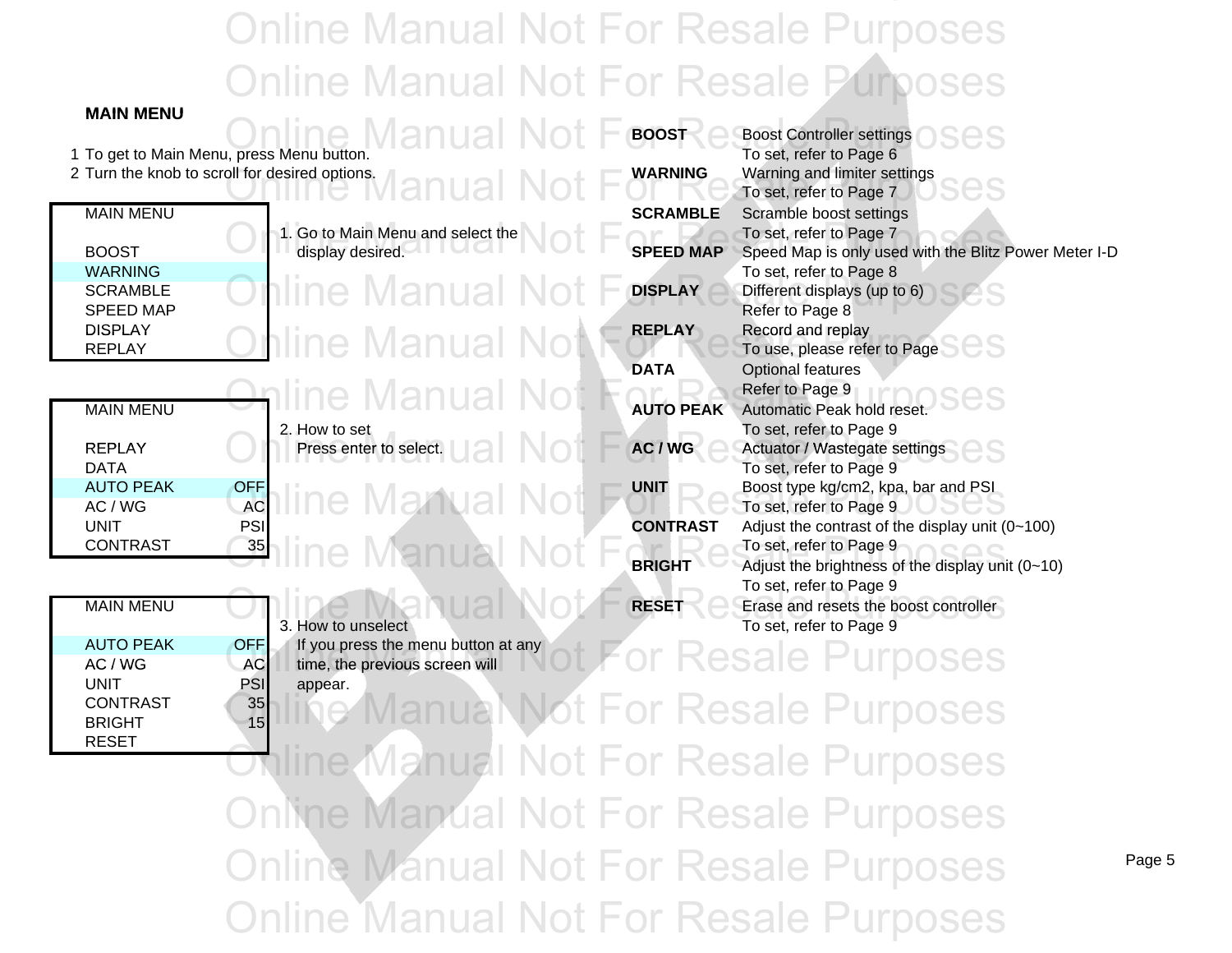#### **BOOST**

**1** In order to set desired boost Press MENU button, scroll down to BOOST and he Manual Not

- **2** To select function, scroll down and press enter **boost**. **boost.** boost.
- 3 To unselect, press MENU button to go to previous display.

#### BOOST

CHANNEL CH1AUTO / MANU SET 0.6 **GAIN GRAPH SCALE** 

# CH1 INC Manual Not F<sup>SET</sup> Shows the boost ratio or boost pressure setting

## AUTO<br>Lo.6 line Manual Not ne Manual No

#### **CHANNEL**

Channel 1 ~ Channel 4

SBC I-D has 4 programmable boost settings. Each channel has its own individual memory and will not affect any other channels. vehicles with actuator type wastegates will usually use a gain

Only use with the Blitz MAP Analyzer, refer to Map Analyzer requires higher gain setting. instructionswith the Blitz MAP Analyzer, refer to Map Analyzer<br>
Samily of Corresponding on the posterior District Corresponding to the Purpose of Purpose of School School School S<br>
WARNING - High gain setting might cause boost spikes.

#### OFF

Turns boost controller off boost controller off,boostpressure ressure will be at stock. will be at Online Manual Not For Resale Purposes

#### **AUTO / MANUAL**

#### **AUTO** - Full automatic mode

Dial in desire amount of boost pressure to set boost example:  $1.0 \sim 1.5 \sim 2.0 \sim 2.5 \times 100$  kpa **WARNING - Auto mode will not work properly on any twin**  $\begin{bmatrix} 1.0 & 1.0 & 1.5 & -1.0 & -1.5 \ 0 & 1.0 & -1.5 & -1.0 & -1.5 \end{bmatrix} \approx 20 - 2.5$  BAR  $\begin{bmatrix} 1.0 & 1.5 & -1.0 & -1.5 \ 0 & 1.0 & -1.5 & -1.5 \end{bmatrix} \approx 40$  PSI turbo, sequential turbo, or high boosting vehicles.  $10 \approx 20 \approx 30 \approx 40$  PSI

### **MANUAL** - Setting the boost pressure manually.

s MENU button, scroll down to BOOST and **WERNING** - the number displayed does not represent actual boost. press enter.<br>To select function, scroll down and press enter<br>To select function, scroll down and press enter

The function will be highlighted, scroll to select or set **\*** Always start off with a low amount ratio, then adjust to preference The function will be highlighted, scroll to select of set<br>different setting.<br>To unselect press MENIL button to go to previous display **3** To unselect, press MENU button to go to previous display. SBC I-D. Always start with the boost ratio set at low then slowly adjust to desired setting.

**Online Manual Not For Adjust to desired setting.**<br>And the set differently, either to AUTO or MANUAL

#### **SET**

- 
- **1** To change boost setting press enter and scroll down to SET and press enter and scroll left or right to adjust setting.
- **2** While in **Boost Digital Display**, the Channel and Boost setting can be change without going to Boost setting. Channel and Boost setting is located under boost digital bar. By pressing enter Channel will be highlighted, scroll to Channel desired. Press enter again to go to boost setting, set as desired. **EXPLANATION OF EACH CATEGORY ONLINE MANUAL MOTOR Research ASSESS**

#### **GAIN**

L Conline Manual Not For Ratio of 0-100 le Purposes - Gain controls the boost response. The high the gain setting, EXT setting of 5-15 percent. External type wastegates usually the faster the boost response will be. Stock turbo charged

**Note**: Each channel can be set to each individual gain setting

#### **GRAPH SCALE**

L<br>automatic mode  $\blacksquare$  Manual Not For You can select the graph scale that appears on your display<br>screen. 4.0 ~ 1.5 ~ 2.0 ~ 2.5 kg/cm2 screen. 1.0 ~ 1.5 ~ 2.0 ~ 2.5 kg/cm2 **Note**: Each channel can be set to different graph scale

Online Manual Not For Resale Purposes Online Manual Not For Resale Purposes **Online Manual Not For Resale Purposes**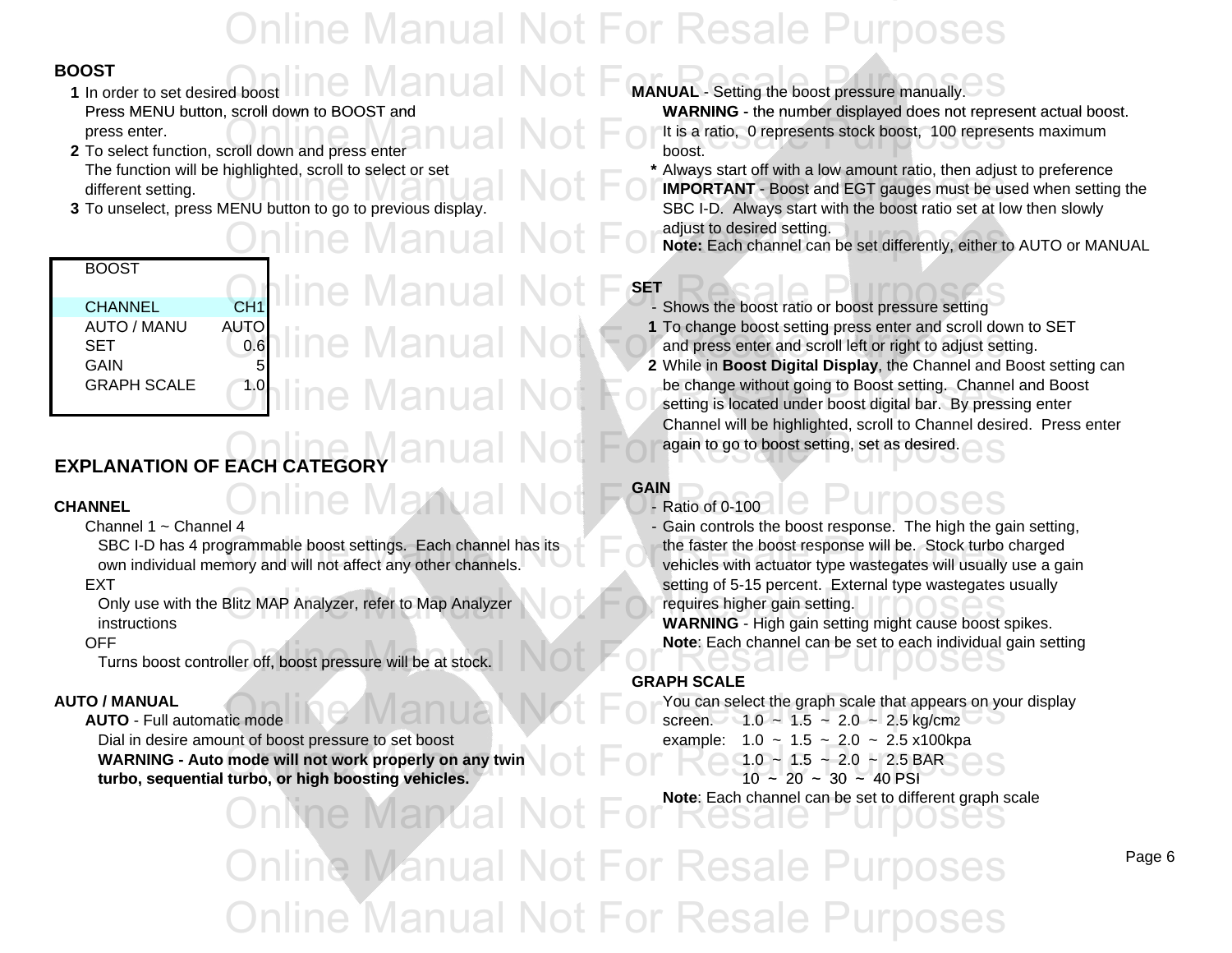- ARNING<br>- The Blitz SBC I-D incorporates an advanced warning and limiter **COLL FOR SCRAMBLE**<br>- Scramble boost allows the user to set an increase or decrease function. The function allows the user to preset warning and preset the amount of boost reduction. reduction.<br> **1** To set, press MENU button, scroll down to SCRAMBLE and press
- **1** To set, press MENU button, scroll down to WARNING and press enter to select. enter to select.**2** To select.<br> **2** To select function, scroll down and press enter.
- **2** To select function, scroll down and press enter. The function will be highlighted, scroll to select or set g The function will be highlighted, scroll to select or set  $\text{val}$  Not For different setting.  $\text{error}$  UIT  $\text{OSSES}$ different setting.

| ,,,,,,,,,,,, |     |
|--------------|-----|
| WARNING      | ON  |
| BUZZER       | ON  |
| <b>BOOST</b> | 1.0 |
| LIMITER      | 10  |
|              |     |
|              |     |

WARNING

## NC<br>DN line Manual Not **Iine Manual Not** e Manual

#### **WARNING**

- Allows the user to turn warning on or off. Buzzer and **boost will not operate.** boost will not operate. Allows the user to turn warning on or off. Buzzer and<br>Limiter will not work unless warning function is on **Annual Notice Purposes and Time is set from 1-99 seconds** TOOSES
- The LCD backlight will turn red if boost exceeds warning setting Scramble boost is operated by throttle response, scramble will

#### **BUZZER**

- Allows the user to choose to turn buzzer off, the unit will not beep **CHANNEL** if the buzzer function is turned off.

#### **BOOST**

**-** To set boost warning level. Can be set in kg/cm2, kpa, BAR and PSI.

#### **LIMITER**

- This function is a boost reduction function. Limiter will turn on
- Limiter is set in boost ratio
- ex. 0 = no boost reduction
- 99 = will reduce boost back to stock
- Recommended setting 7-10

### WARNING **SCRAMBLE**

- d preset **depict** amount of boost for a desired time.
	-
	-

## **SCRAMBLE** TIME [ SEC ] OFF <sup>G</sup> C<sub>on</sub>line Manual Not For Resale <sup>CH4</sup> urposes

### **TIME**

- Scramble boost operates by TIME (seconds); if left off, scramble
	-
	- automatically. - Scramble boost is operated by throttle response, scramble will Online Manual Not For automatically ale Purposes

For Scheme and Scheme and Scheme and Scheme and Scheme and Scheme and Scheme and Scheme and Scheme and Scheme and Scheme and Scheme and Scheme and Scheme and Scheme and Scheme and Scheme and Scheme and Scheme and Scheme an only going to be use for scramble boost. Set boost pressure as T desired.

desired.<br> **Example:** Channel 1 is set at 15 psi, and want to set scramble boost **Example:** Channel 1 is set at 15 psi, and want to set scramble boost at 20 psi. Choose designated channel, in this case use Channel 4, R<br>Set to 20 psi. Go to scramble setting and set Time to 3 seconds,<br>exit Scramble setting and return to Channel 1 display. Drive vehicles with the Vehicle Purposes of Research Purposes and return to Channel 1 display. Drive exit Scramble setting and return to Channel 1 display. Drive vehicle automatically if boost level exceeds the warning setting. in Channel 1 boost setting, boost will automatically jump to Channel tratio<br>
a determine of the Channel 1. This will continued every dear until the scramble book<br>
Online Manual Not For Research Channel 1. This will continued every dear until the scramble book duction Channel 1. This will continued every gear until the scramble boost 1. This will continued every gear until the scramble boost is turn off.

ost pack to stock<br>ng 7-10 Nie Manual Not For Resale Purposes Online Manual Not For Resale Purposes **Online Manual Not For Resale Pura**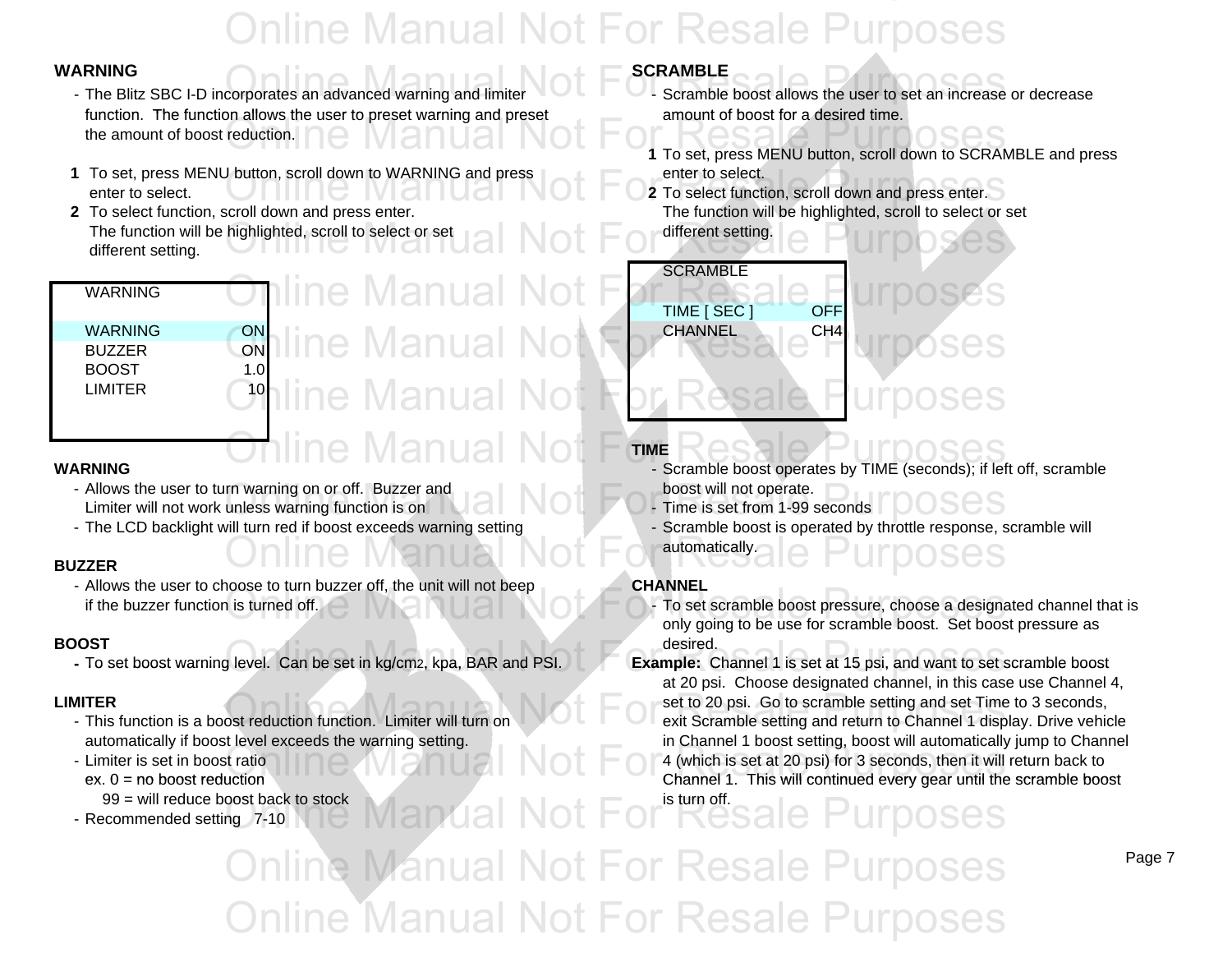Online Manual Not For Resale Purposes

- **EED MAP**<br>- The Speed Map allows the user to set boost pressure according **COLL FORE SBC I-D** has the ability to display different options. It has the
- The Speed Map option will only work if the Blitz Power Meter I-D  $\blacksquare$   $\blacksquare$  Each option also can be display is both graphical and digital is hooked up, otherwise the SBC I-D display will show form. Power Meter I-D and option SBC I-D harness is needed NO CONNECT.



Note: For Speed Map to display MPH settings, you must change DATA 1 DIGITAL DIGITAL DATA 1 DATA 1 in digital display SBC I D Unit setting to PSI I-D Unit setting to PSI. GRAPH DATA 1 DATA 1 in graph display in

#### **Explanation of Speed Map Diagram**  DATA 2 DIGITAL DATA 2 DATA 2 DATA 2 in digital display

- The Diagram above shows that the vehicle from 0-50 mph GRAPH GRAPH DATA 2 DATA 2 in graph display The Diagram above shows that the vehicle from 0-50 mph<br>Will be in Channel 1, then the boost controller will automatically DATA 3 DIGITAL DATA 3 DATA 3 in digital display<br>CRAPH DATA 3 DATA 3 DATA 3 in digital display change to Channel 2 from 50-75 mph and continue on until it GRAPH GRAPH DATA 3 reaches Channel 4.
- 

#### **How to Set Speed Map**

- 
- 
- **3** Press enter to set, scroll left or right and set tabs **BOOST** BOOST DIGITAL according to your desire. Press enter to set. Repeat until Speed Map is set.

### **SPEED MAP A Report of March 1996 March 2016 PDISPLAY MENU**

SBC I-D has the ability to display different options. It has the speed of the vehicle. ability to display 6 different options (Boost, OPTN 1~2, DATA 1~3). to display other 5 options (OPTN 1~2, DATA 1~3). speed of the vehicle.<br>The Speed Map option will only work if the Blitz Power Meter I-D<br>
Each option also can be display is both graphical and digital<br>
Each option also can be display is both graphical and digital

| THOUT | SBC I-D WITH                                      | <b>DISPLAY MENU</b>                                         |                |                   |                             |
|-------|---------------------------------------------------|-------------------------------------------------------------|----------------|-------------------|-----------------------------|
| r I-D | Power Meter I-D                                   |                                                             |                |                   |                             |
| D     | <b>SPEED MAP</b>                                  | <b>BOOST</b>                                                | <b>DIGITAL</b> | <b>BOOST</b>      | Boost in digital display    |
|       | <b>MPH</b>                                        |                                                             | <b>GRAPH</b>   | <b>BOOST</b>      | Boost in graph display      |
|       | <b>CH 1 III</b>                                   | OPTN <sub>1</sub>                                           | <b>DIGITAL</b> | OPTN <sub>1</sub> | Option 1 in digital display |
| ECT.  | CH 2<br>" III                                     |                                                             | <b>GRAPH</b>   | OPTN <sub>1</sub> | Option 1 in graph display   |
|       | $\mathbf{III}$<br>CH <sub>3</sub>                 | OPTN <sub>2</sub>                                           | <b>DIGITAL</b> | OPTN <sub>2</sub> | Option 2 in digital display |
|       | Ш<br>CH <sub>4</sub>                              |                                                             | <b>GRAPH</b>   | OPTN <sub>2</sub> | Option 2 in graph display   |
|       | OFF<br>Ш                                          |                                                             |                |                   |                             |
|       | 200<br>100.                                       | <b>DISPLAY MENU</b>                                         |                |                   |                             |
|       |                                                   |                                                             |                |                   |                             |
|       | peed Man to display MPH settings, you must change | $\blacksquare$ $\blacksquare$ $\blacksquare$ $\blacksquare$ | <b>DIGITAL</b> | <b>DATA 1</b>     | NATA 1 in digital display   |

| p to display MPH settings, you must change   | IDATA 1           | DIGITAL        | DATA 1 | DAT. |
|----------------------------------------------|-------------------|----------------|--------|------|
| to PSI.                                      |                   | <b>GRAPH</b>   | DATA-1 | DAT. |
| ed Map Diagram                               | DATA <sub>2</sub> | <b>DIGITAL</b> | DATA 2 | DAT. |
| shows that the vehicle from 0-50 mph         |                   | <b>GRAPH</b>   | DATA 2 | DAT. |
| then the boost controller will automatically | DATA <sub>3</sub> | <b>DIGITAL</b> | DATA 3 | DAT. |
| from 50-75 mph and continue on until it      |                   | <b>GRAPH</b>   | DATA 3 | DAT. |
|                                              |                   |                |        |      |

| DATA 1            | DATA 1 in digital displa |
|-------------------|--------------------------|
| DATA <sub>1</sub> | DATA 1 in graph displa   |
| DATA <sub>2</sub> | DATA 2 in digital displa |
| DATA 2            | DATA 2 in graph displa   |
| <b>DATA3</b>      | DATA 3 in digital displ: |

### DATA 3 in graph display

### reaches Channel 4.  $\sim$  Speed Map can also work with 2 Channels, not all 4 Channels  $\,{\rm Vol}$   $\rm For$   $\rm Resale$   $\rm P}$  urposes

have to be used. To turn off Speed Map set all tabs to off **NOTE:** If Power Meter I-D is connected, both OPTNs in Display positions located under Channel 4. Menu will change. OPTN 1 will be replace by SPEED, and OPNT2 will be replace by SPEED, and OPNT2 will be replace by POWER.

| How to bet opeed map                                         |                                |                        |
|--------------------------------------------------------------|--------------------------------|------------------------|
| 1 Set up Boost Channels as desired.                          | <b>DISPLAY MENU</b>            | <b>SBC I-D with</b>    |
| 2 Go to Speed Map option located in Main Menu.               |                                | <b>Power Meter I-D</b> |
| 3 Press enter to set, scroll left or right and set tabs      | <b>BOOST</b><br><b>DIGITAL</b> | <b>Urboses</b>         |
| according to your desire. Press enter to set.                | <b>GRAPH</b>                   |                        |
| Repeat until Speed Map is set.                               | <b>SPEED</b><br><b>DIGITAL</b> |                        |
| Important: Speed Map will be activated once any tabs are     | <b>GRAPH</b>                   | <b>UMOOSES</b>         |
| set. Make sure all tabs are set on the off position is Speed | <b>POWER</b><br><b>DIGITAL</b> |                        |
| Map is not used.                                             | <b>GRAPH</b>                   |                        |
| Online Mandal Not                                            |                                |                        |
|                                                              |                                |                        |
| Online Manual Not For Resale Purposes                        |                                |                        |
|                                                              |                                |                        |

Page 8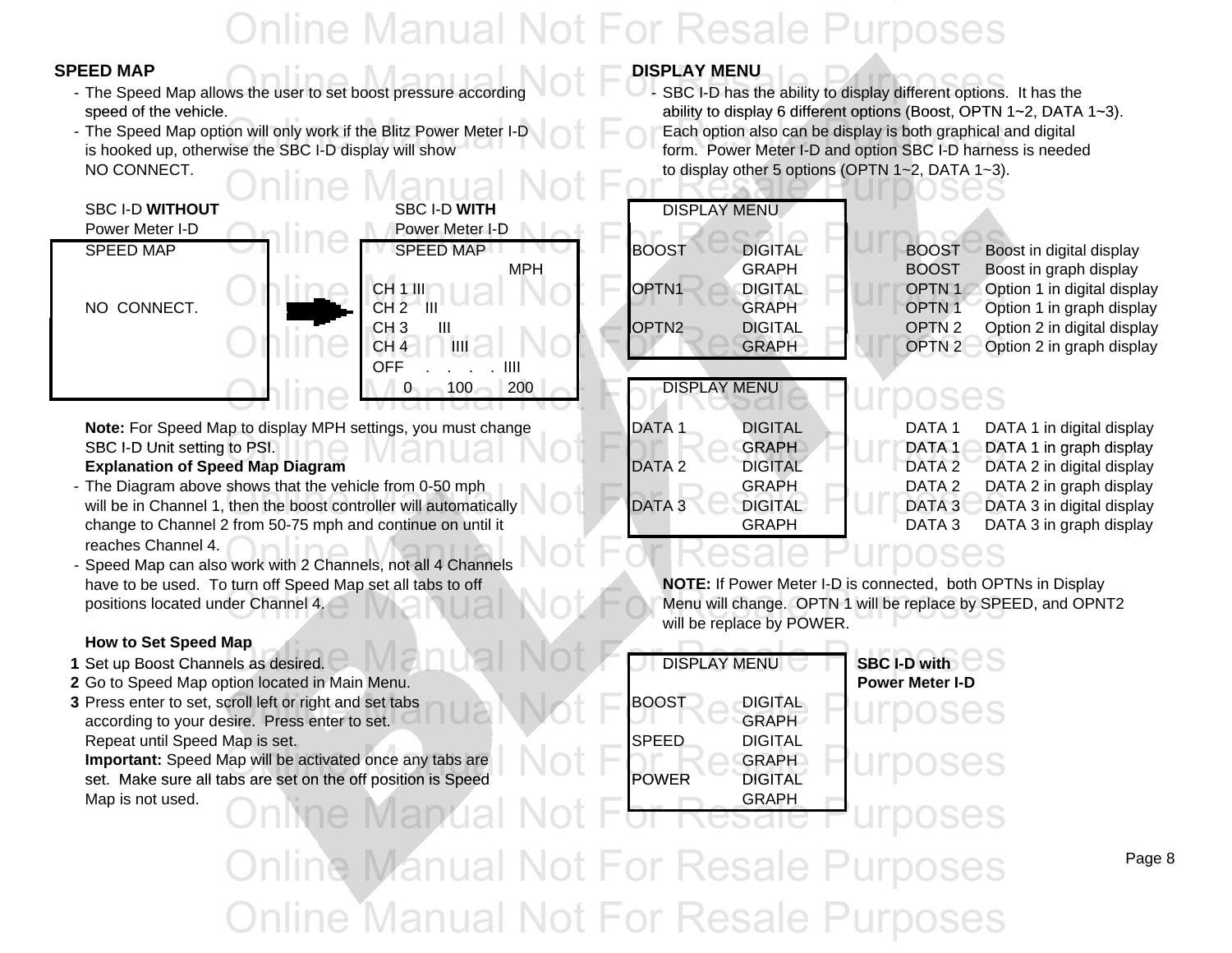|                                                                                                                                                                       | AC / WG<br><b>AC - Actuator Type Wastegate</b>                                                                                                                                                                                                    |
|-----------------------------------------------------------------------------------------------------------------------------------------------------------------------|---------------------------------------------------------------------------------------------------------------------------------------------------------------------------------------------------------------------------------------------------|
|                                                                                                                                                                       | - WG - External Type Wastegate                                                                                                                                                                                                                    |
| displaying electronic outputs from<br>the ECU such as temperature, voltage,<br>pressure, TPS, A/F, and etc.<br>0.0<br>- Optional harness is needed to display<br>0.00 | - Refer to Page 3 and 4 for different types of wastegate<br>- To set, press MENU and go to Main Menu. Scroll to AC / WG,<br>press enter and scroll to select. Press enter to set.                                                                 |
| this feature.<br>5.0                                                                                                                                                  | UNIT                                                                                                                                                                                                                                              |
| 1.00<br>$\frac{9}{6}$                                                                                                                                                 | - SBC I-D has the ability to display 4 different types of boost pressu<br>$-76$ cmHG $\sim 2.50$ kg/cm2<br>kg/cm2                                                                                                                                 |
| To set up A/F, set up DATA                                                                                                                                            | -76 cmHG $\sim 2.45x100$ kpa<br>kpa<br><b>BAR</b><br>$-30$ in HG $\sim 2.45$ BAR<br>$-30$ in HG $\sim$ 35.5 PSI<br><b>PSI</b>                                                                                                                     |
|                                                                                                                                                                       | - To set, press MENU and go to Main Menu. Scroll to Unit and                                                                                                                                                                                      |
| 0.0<br>LOW [V]<br>0.00                                                                                                                                                | press enter. Scroll left or right to select Unit, press enter to set.                                                                                                                                                                             |
| 0.00<br>0.00<br><b>FIT</b>                                                                                                                                            |                                                                                                                                                                                                                                                   |
| 12.0<br>HIGH[V]<br>16.0                                                                                                                                               | <b>CONTRAST</b>                                                                                                                                                                                                                                   |
| 200<br>16.0<br><b>FIT</b>                                                                                                                                             | - To set, press MENU and go to Main Menu. Scroll to CONTRAST                                                                                                                                                                                      |
| <b>UNIT</b>                                                                                                                                                           | and press enter. Scroll to adjust, press enter to set.                                                                                                                                                                                            |
|                                                                                                                                                                       | <b>BRIGHT</b>                                                                                                                                                                                                                                     |
|                                                                                                                                                                       | - To set, press MENU and go to Main Menu. Scroll to BRIGHT                                                                                                                                                                                        |
|                                                                                                                                                                       | and press enter. Scroll to adjust, press enter to set.                                                                                                                                                                                            |
|                                                                                                                                                                       | <b>RESET</b>                                                                                                                                                                                                                                      |
| 16.0                                                                                                                                                                  |                                                                                                                                                                                                                                                   |
| 16                                                                                                                                                                    |                                                                                                                                                                                                                                                   |
| Volt                                                                                                                                                                  |                                                                                                                                                                                                                                                   |
|                                                                                                                                                                       | SBC I-D is capable of displaying up to 3<br>different optional displays. Capable of<br>/lanu<br>chart as shown below.<br><b>VOLT</b><br>Important<br>3<br>- Addition instructions are included in the<br>0.0<br>0.00<br>SBC I-D optional harness. |

### **AUTO PEAK**

- Auto Peak ON Will automatically reset Peak Hold. Peak will has been in boost for more then 2 seconds. The cancel of the CANCEL
- Auto Peak OFF Peak Hold will retain the highest boost level achieved. **1**achieved. Presseak Hold will retain the highest boost level<br> **Online Manual Act Press MENU button, scroll down to RESET and press**<br> **Online Press MENU button, scroll down to RESET and press**
- **-** To set Auto Peak, Press MENU and go to Main Menu. Scroll to enter to select. Auto Peak, press enter and scroll to select. Press enter to set.
- To reset Peak hold, press both REC/STOP and MENU button at once. **NOTE:** It is recommended to reset the boost controller

**Inne Manual** 

- 
- WG External Type Wastegate
- 
- 

- 1.00<br>
Wanual Not For SBC I-D has the ability to display 4 different types of boost pressure<br>  $\frac{100}{96}$  $kg/cm2$  -76 cmHG  $\sim 2.50$  kg/cm2
	- $kpa$  -76 cmHG ~ 2.45x100 kpa
	- $\overline{\text{BAR}}$ ,  $-30$  in HG  $\sim 2.45$  BAR
	- $PSI$   $-30$  in HG  $\sim$  35.5 PSI
	- press enter. Scroll left or right to select Unit, press enter to set.

### $CONTRAST$

### **BRIGHT**

- **RESET** Will automatically reset Peak Hold. Peak will<br>reset only when throttle is release after the vehicle  $\blacksquare$   $\blacksquare$   $\blacksquare$   $\blacksquare$   $\blacksquare$   $\blacksquare$   $\blacksquare$   $\blacksquare$   $\blacksquare$   $\blacksquare$   $\blacksquare$   $\blacksquare$   $\blacksquare$   $\blacksquare$   $\blacksquare$   $\blacksquare$   $\blacksquare$   $\$ Online Manual Not For RESETale Purposes
	-
	- if the unit is not functioning properly. enter to select.<br> **2** To select function, scroll down and press enter.<br> **NOTE:** It is recommended to reset the boost controller

**Online Manual Not For Resale**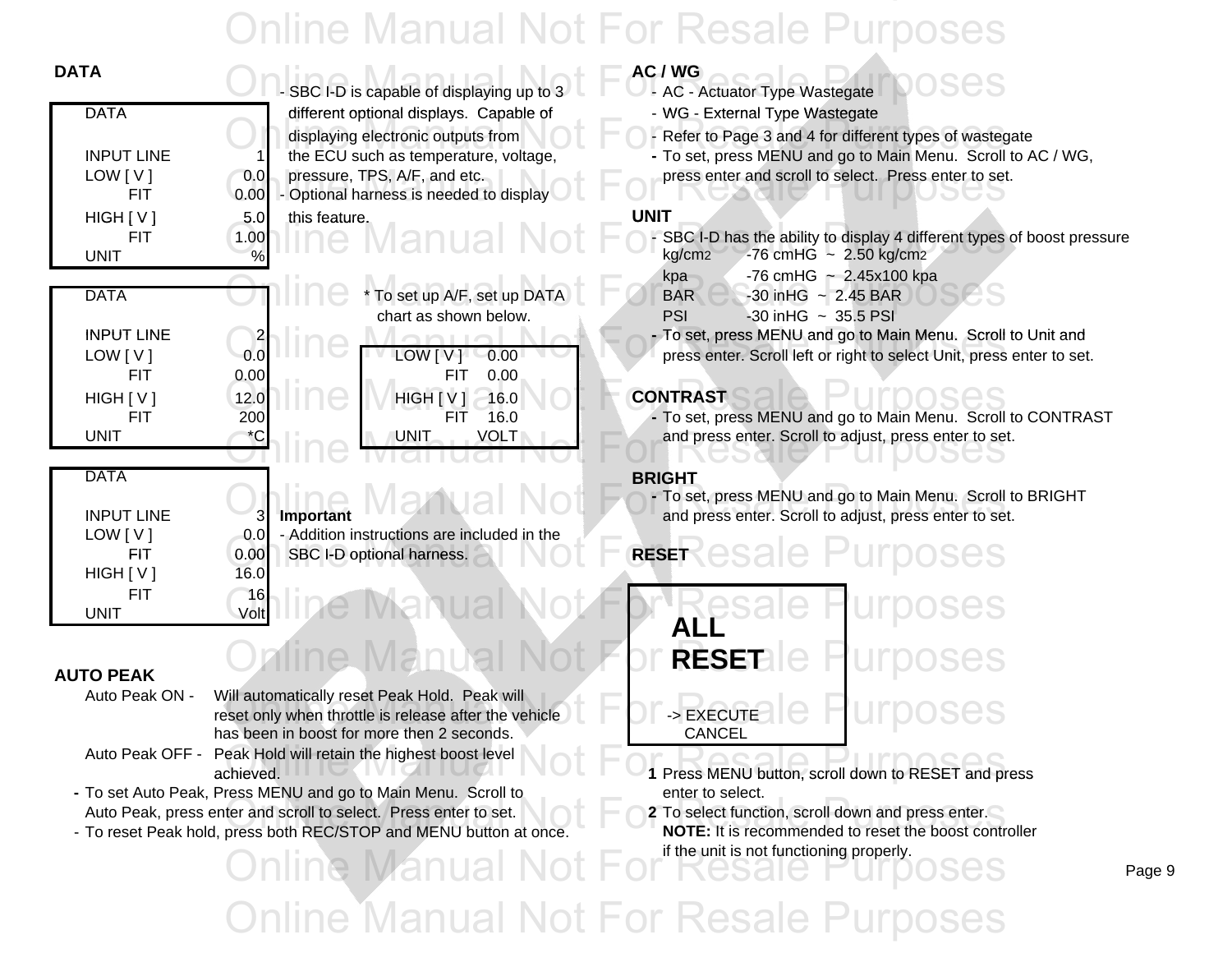### **DIGITAL / GRAPH DISPLAY**Online Manual Not For Resale Purposes Manual Not For Resal







Resale Purposes

**Resale Purposes** 

**T** Resale Purposes

**For Resale Purposes** 

**2** Each display can be access by either the Display option in Main

Menu or scrolling through while in Digital / Graph Display. Not For Resale Purposes

#### **Display description**

**NOW**Actual boost pressure

- **PEAK** Peak boost pressure
	- **-** To reset Peak: Press REC/STOP and MENU at thesame time
- **REC**Record
- **WR**Warning
- **SC**Scramble Boost

#### **Shortcuts**

- Hold Enter for 3 seconds, this will jump you to Boost setting menu
- **-** To change channel: Press enter, CH will be highlighted. Scroll to desired Channel
- To change boost: Press enter, 1.50 will be highlighted. Change to desire boost setting.

**St For Resale Purposes** Not For Resale Purposes **Online Manual Not For Resale Purposes** Online Manual Not For Resale Purposes Online Manual Not For Resale Purposes

Online Manual Not For Resale Purposes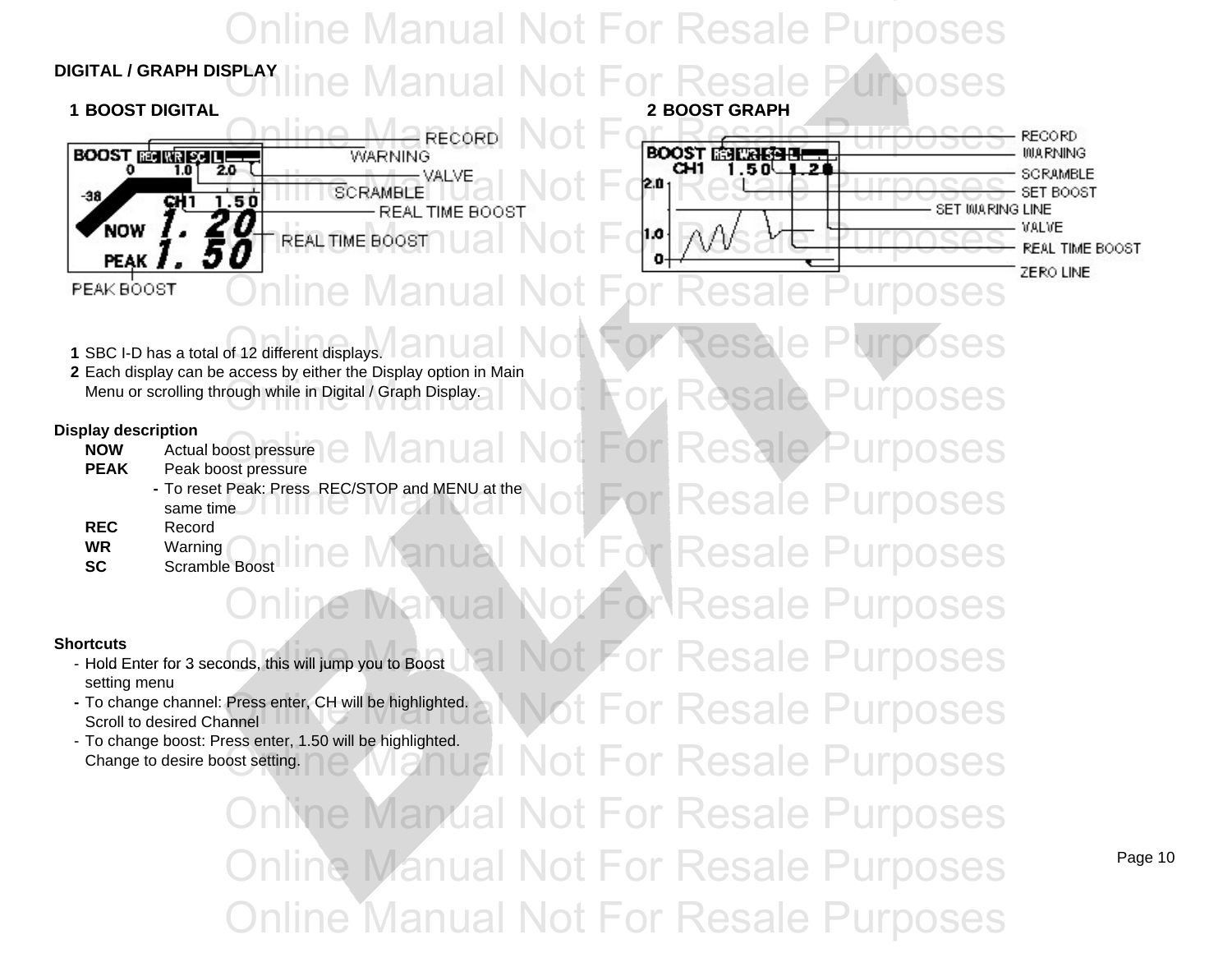Online Manual Not For Resale Purposes Online Manual Not For Resale Purposes Online Manual Not For Resale Purposes **Online Manual Not For Resale** 



MARINING Manual Not For Resale MARINING nline Manual No**t For R**esa nline Manual Not



**\*** OPTN 1 is not used if Power Meter is not connected. **\*** OPTN 1 is not used if Power Meter is not connected.

OPTN 1 is not used if Power Meter is not connected. Online Manual Not For Resale Purposes



SPEED MIN  $\sqrt{N}$ **PEAK** 

OPTN 1 in digital display  $\blacksquare$   $\blacksquare$   $\blacksquare$   $\blacksquare$   $\blacksquare$   $\blacksquare$   $\blacksquare$   $\blacksquare$   $\blacksquare$   $\blacksquare$   $\blacksquare$   $\blacksquare$   $\blacksquare$   $\blacksquare$   $\blacksquare$   $\blacksquare$   $\blacksquare$   $\blacksquare$   $\blacksquare$   $\blacksquare$   $\blacksquare$   $\blacksquare$   $\blacksquare$   $\blacksquare$   $\blacksquare$   $\blacksquare$   $\blacksquare$   $\blacksquare$ with Power Meter I-D. MAX OPTN 1 in digital display<br>
with Power Meter I-D.



- When Power Meter I-D is connected OPTN 1 will automatically change to SPEED. automatically change to SPEED.
- can display speed. Can display speed.
- **Online Manual Not For Resale Purposes**

with Power Meter I-D.

- OPTN 1 will only work if Power Meter I-D is connected.
- When Power Meter I-D is connected OPTN 1 will
- **-** When the Power Meter is connected, the SBC I-D **-** When the Power Meter is connected, the SBC I-D - When the Power Meter is connected, the SBC I-D

nline Manual Not For Resale Purposes **Online Manual Not For Resale Purposes** Online Manual Not For Resale Purposes Online Manual Not For Resale Purposes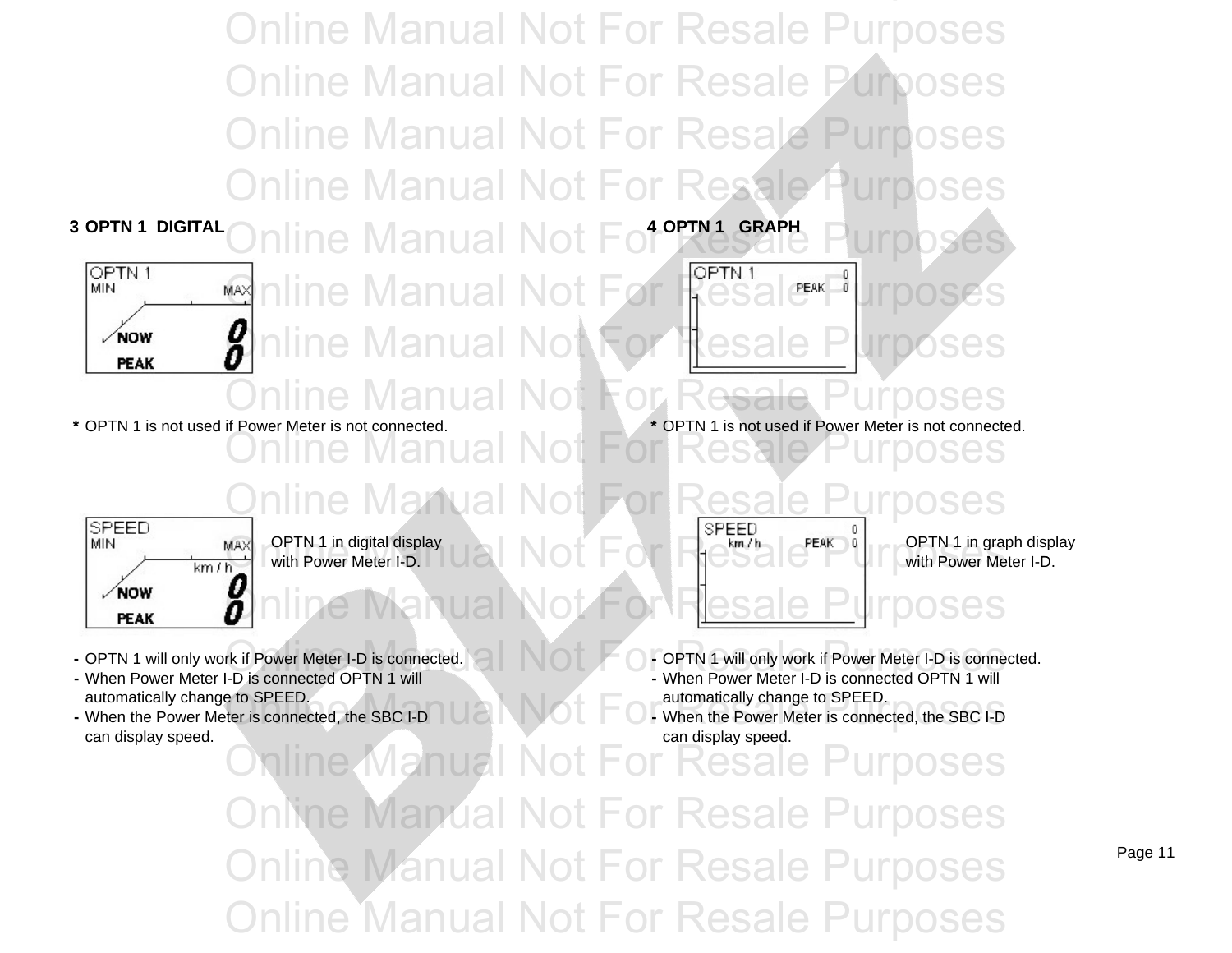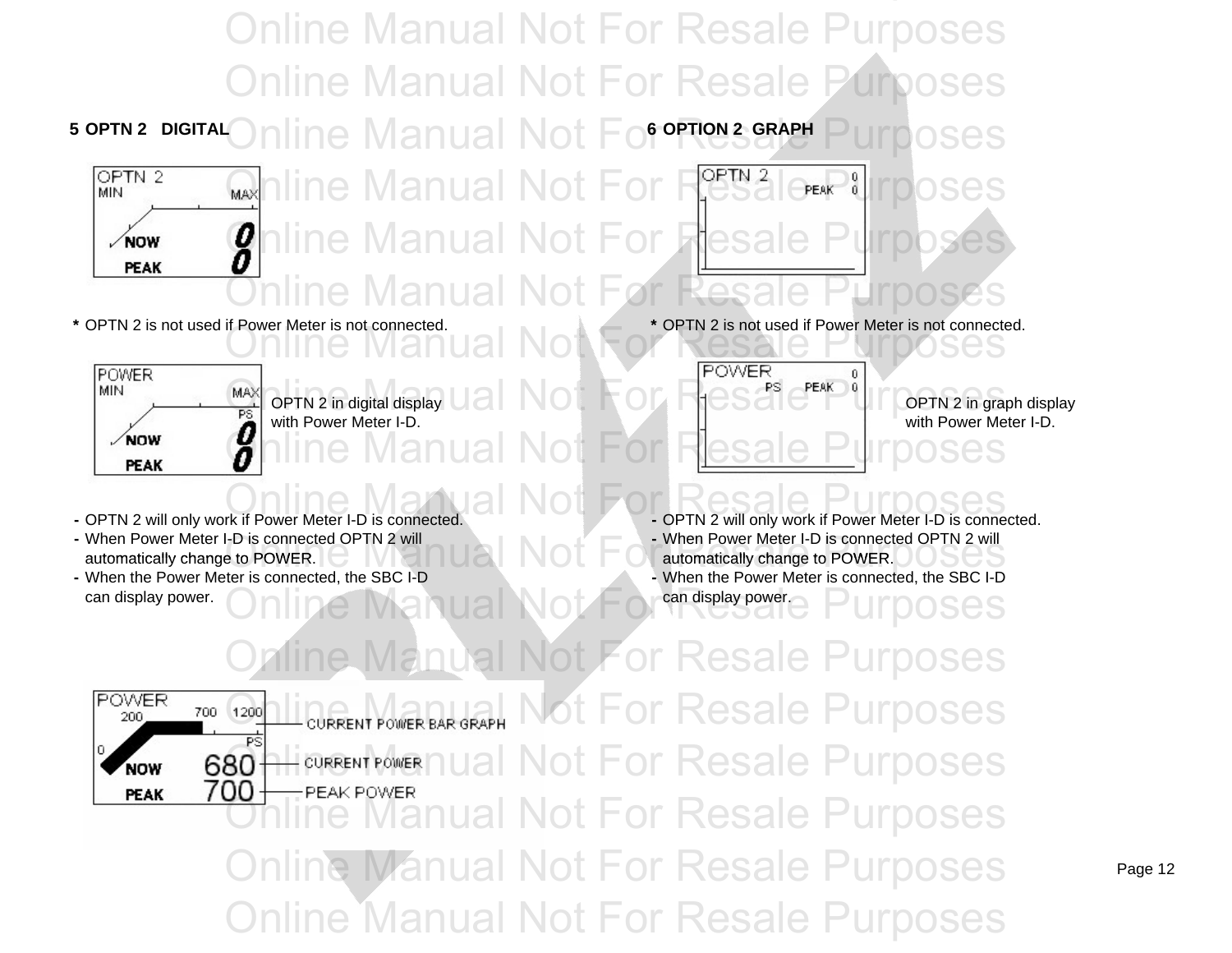